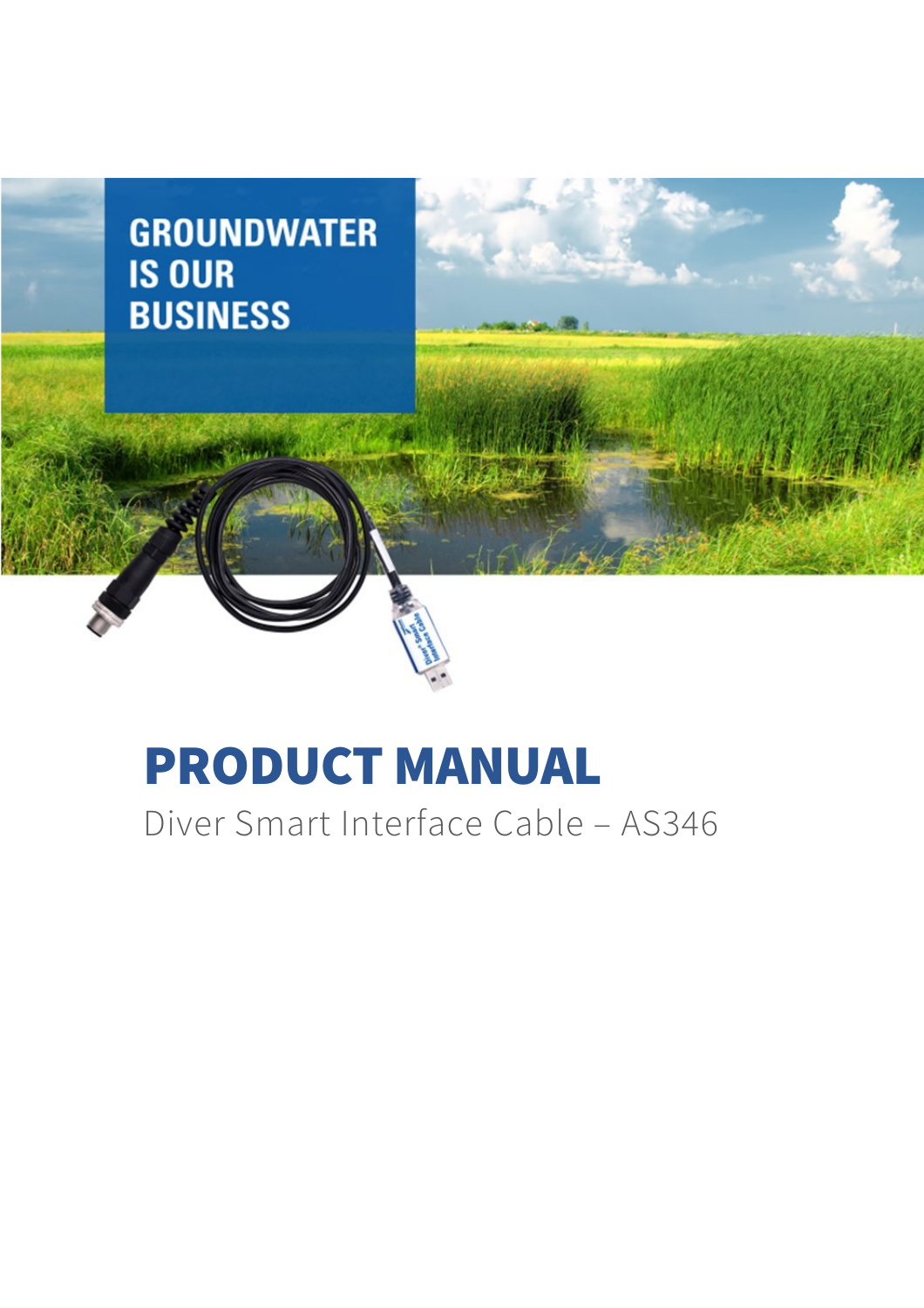



Contact details:

2628 XH Delft Kitchener, ON, The Netherlands Canada N2K 3S2 Phone: +31 15 275 5000 Phone: +1 226-791-6499

Van Essen Instruments B.V. Van Essen Instruments - Canada Delftechpark 20 630 Riverbend Drive, Suite 100

Internet: www.vanessen.com Support: diver@vanessen.com

Copyright © 2017 by Van Essen Instruments B.V. All rights reserved. This document contains proprietary information which is protected by copyright. No part of this document may be photocopied, reproduced, or translated to another language without the prior written consent of Van Essen Instruments B.V.

Van Essen Instruments B.V. makes no warranty of any kind with regard to this material, including, but not limited to, its fitness for a particular application. Van Essen Instruments B.V. will not be liable for errors contained herein or for incidental or consequential damages in connection with the furnishing, performance, or use of this material. In no event shall Van Essen Instruments B.V. be liable for any claim for direct, incidental, or consequential damages arising out of, or in connection with, the sale, manufacture, delivery, or use of any product. Van Essen Instruments and the Van Essen Instruments logo, Diver are trademarks or registered trademarks Van Essen Instruments B.V.

The presence of the Waste Electrical and Electronic Equipment (WEEE) marking on the product indicates that the device is not to be disposed via the municipal waste collection system of any member state of the European Union. For products under the requirement of WEEE directive (2012/19/EU), please contact your distributor or local Van Essen Instruments B.V. office for the proper decontamination information and take back program, which will facilitate the proper collection, treatment, recovery, recycling, and safe disposal of the device.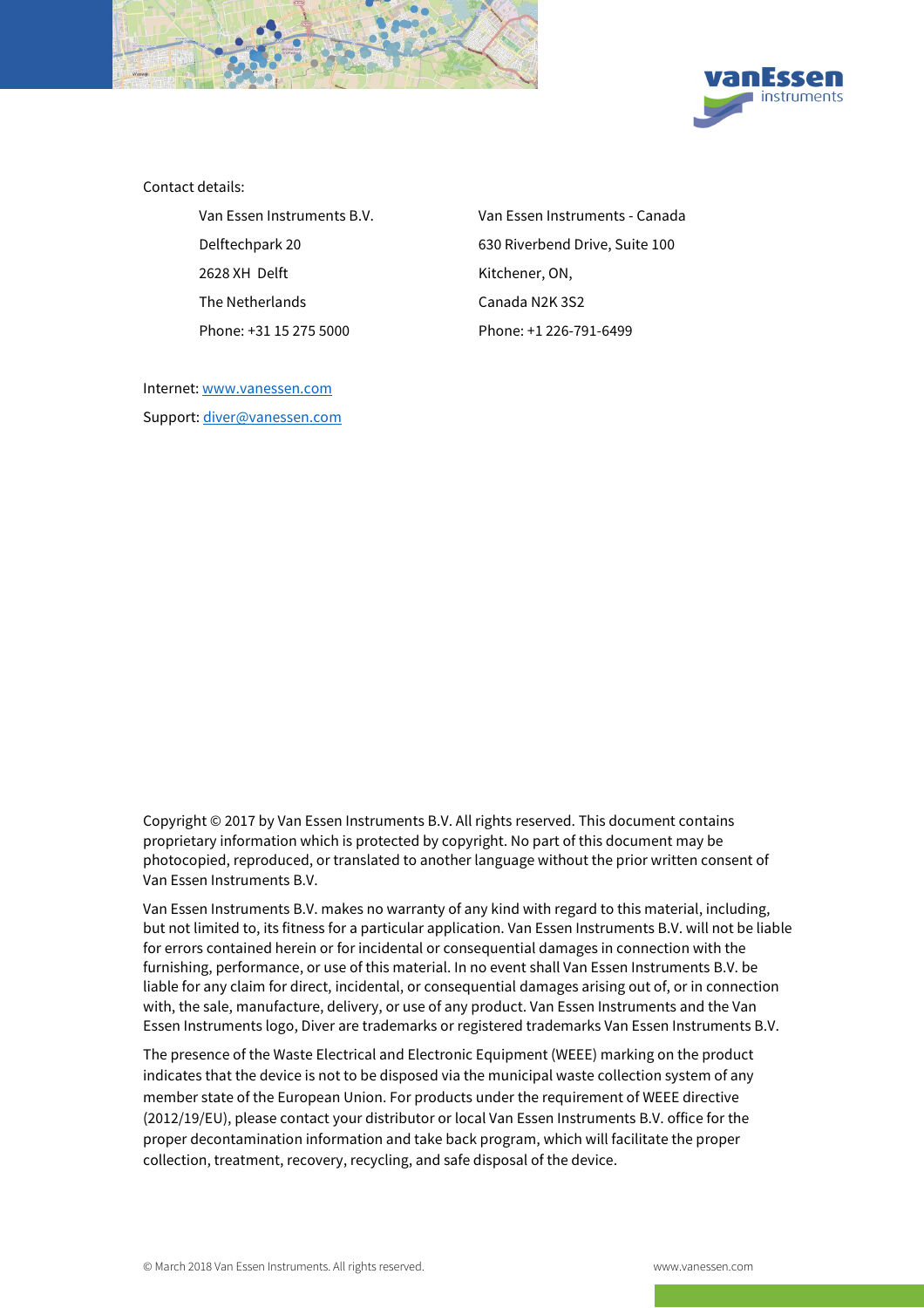



#### **CE COMPLIANCE STATEMENT (EUROPE)**

We hereby declare that the device(s) described below are in conformity with the directives listed. In the event of unauthorized modification of any devices listed below, this declaration becomes invalid.

Type: Diver cable interface Product Model: Diver Smart Interface Cable (AS346)

#### **Relevant EC Directives and Harmonized Standards:**

**1999/5/EC R&TTE** Directive for Radio and Telecommunications Terminal Equipment in accordance to annex III to which this directive conform to the following standards:

**Low Voltage Directive per EN60950-1 (2006)+A11 (2011)** for Product Safety testing standard for "Information Technology Equipment"

**EMC Directive EN 301 489-1 V1.8.1 / EN 301 489-17 V1.3.2** Electromagnetic emission and immunity for "Information Technology Equipment"

**2014/30/EU** Electromagnetic Compatibility directive, as amended by EN61326-1:2013

The product(s) to which this declaration relates is in conformity with the essential protection requirements of 2014/30/EU Electromagnetic Compatibility directive. The products are in conformity with the following standards and/or other normative documents:

#### **EMC: Harmonized Standards: EN 61326-1:2013 Lab Equipment, EMC**

IEC61000-6-3:2007 Emission standard for residential, commercial and light-industrial environments

IEC61000-4-2:2009 Electrostatic discharge immunity test

IEC61000-4-3:2006 Radiated, radio-frequency, electromagnetic field immunity test IEC61000-4-4:2012 Electrical fast transient/burst immunity test IEC61000-4-5:2006 Surge immunity test

IEC61000-4-6: 2014 Immunity to conducted disturbances, induced by radio-frequency fields IEC61000-4-11:2004 Voltage dips, short interruptions and voltage variations immunity tests

I hereby declare that the equipment named above has been designed to comply with the relevant sections of the above referenced specifications. The items comply with all applicable Essential Requirements of the Directives.

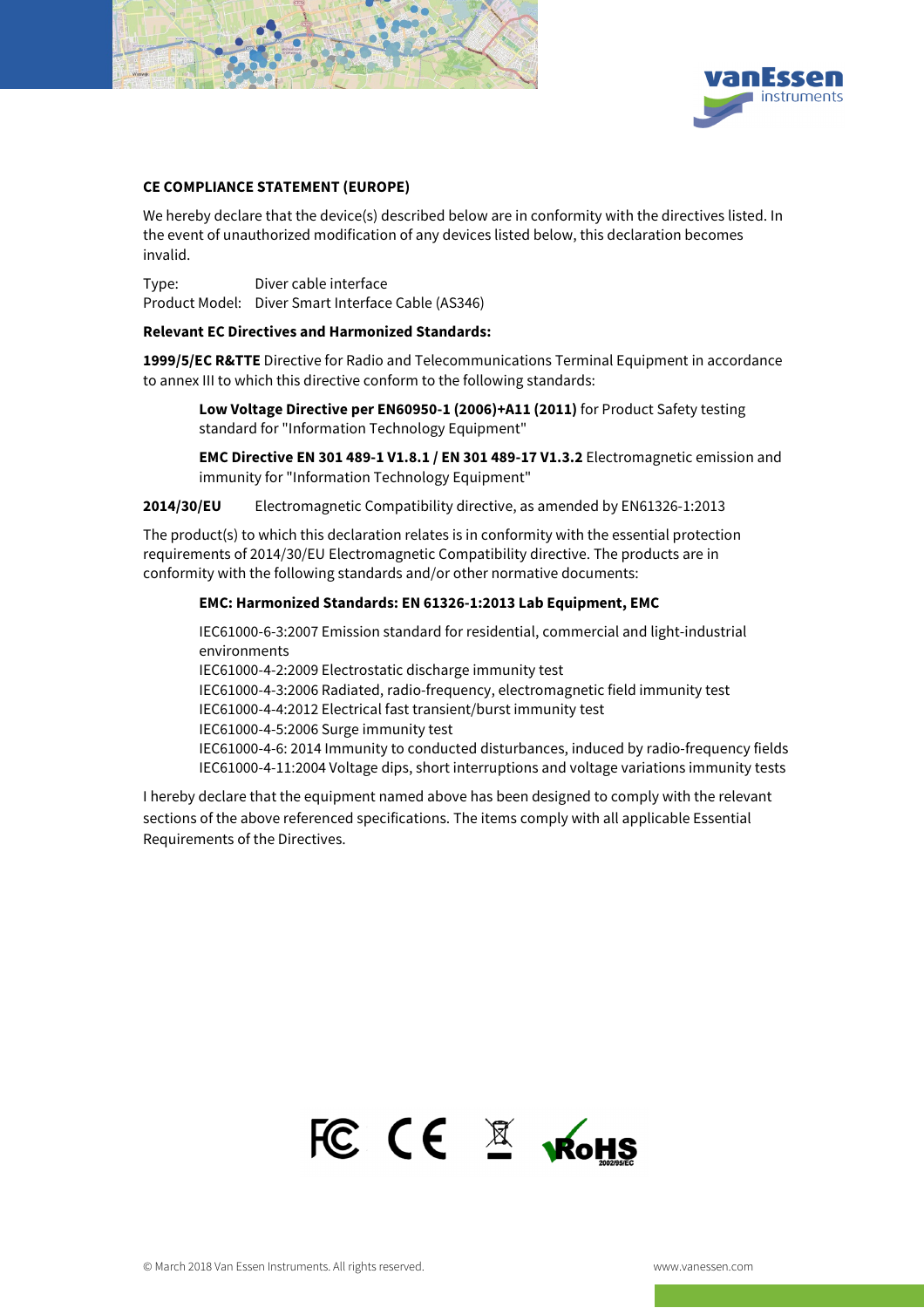

# Contents

| $\mathbf{1}$   |     |  |  |
|----------------|-----|--|--|
|                | 1.1 |  |  |
|                | 1.2 |  |  |
|                | 1.3 |  |  |
| $\overline{2}$ |     |  |  |
|                | 2.1 |  |  |
|                | 2.2 |  |  |
|                | 2.3 |  |  |
|                | 2.4 |  |  |
|                | 2.5 |  |  |
| 3              |     |  |  |
| 4              |     |  |  |
|                | 4.1 |  |  |
|                | 4.2 |  |  |
|                | 4.3 |  |  |
|                | 4.4 |  |  |
|                | 4.5 |  |  |
|                | 4.6 |  |  |
|                | 4.7 |  |  |
|                | 4.8 |  |  |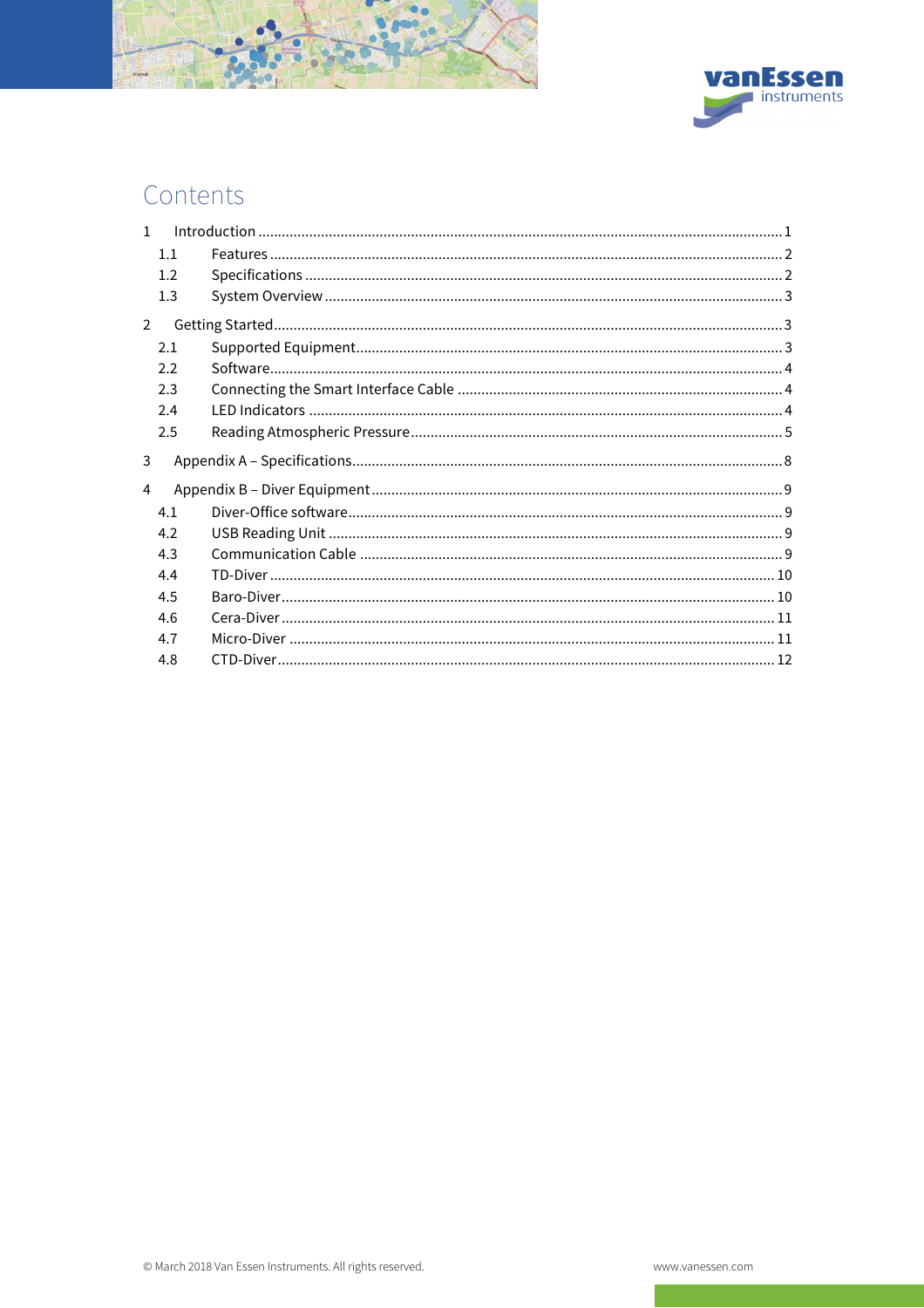



# 1 Introduction

The Diver Smart Interface Cable™, shown in Figure 1, is a communication device to link the Divers deployed on a communication cable (DXT or DDC) to a PC, laptop and/or tablet. Simply plug the Smart Interface Cable in an available USB port of the computer and connect the other end to the communication cable. The deployed Diver® can now be accessed using the free Diver-Office® software. Once connected, the Diver can be programmed, settings read, or data downloaded.

A Suspension Plate (part no MB43191) to facilitate data downloading is included with every Smart Interface Cable. The DDC-DXT Adapter (part no AS348) is used to read data from Diver deployed on a DDC Cable (part no AS6xxx) and is optional.



Figure 1 The Smart Interface Cable (AS346) including the DDC-DXT Adapter (AS348) and Suspension Plate (MB43191).

The Smart Interface Cable features a barometric pressure sensor that allows for real-time comparison of Diver readings and manual measurements. The Smart Interface Cable also features indicators for sensing if a communication cable is connected, a Diver is connected to the cable or if the communication cable is malfunctioning.

The Smart Interface Cable can be used with communication cables from 1 meter up to 500 meters in length. The Smart Interface Cable is designed be used in the field and supports all Divers.

Diver-Office 2017.2 or later must be installed to be able to communicate with the Smart Interface cable.

The connectors of the Smart Interface Cable are shown in Figure 2. The USB connector must be plugged in the USB port of a computer. The other end of the cable is an M12 connector that is connected to the top connector of a DXT-Cable or to the DDC-DXT Adapter to connect to a DDC cable.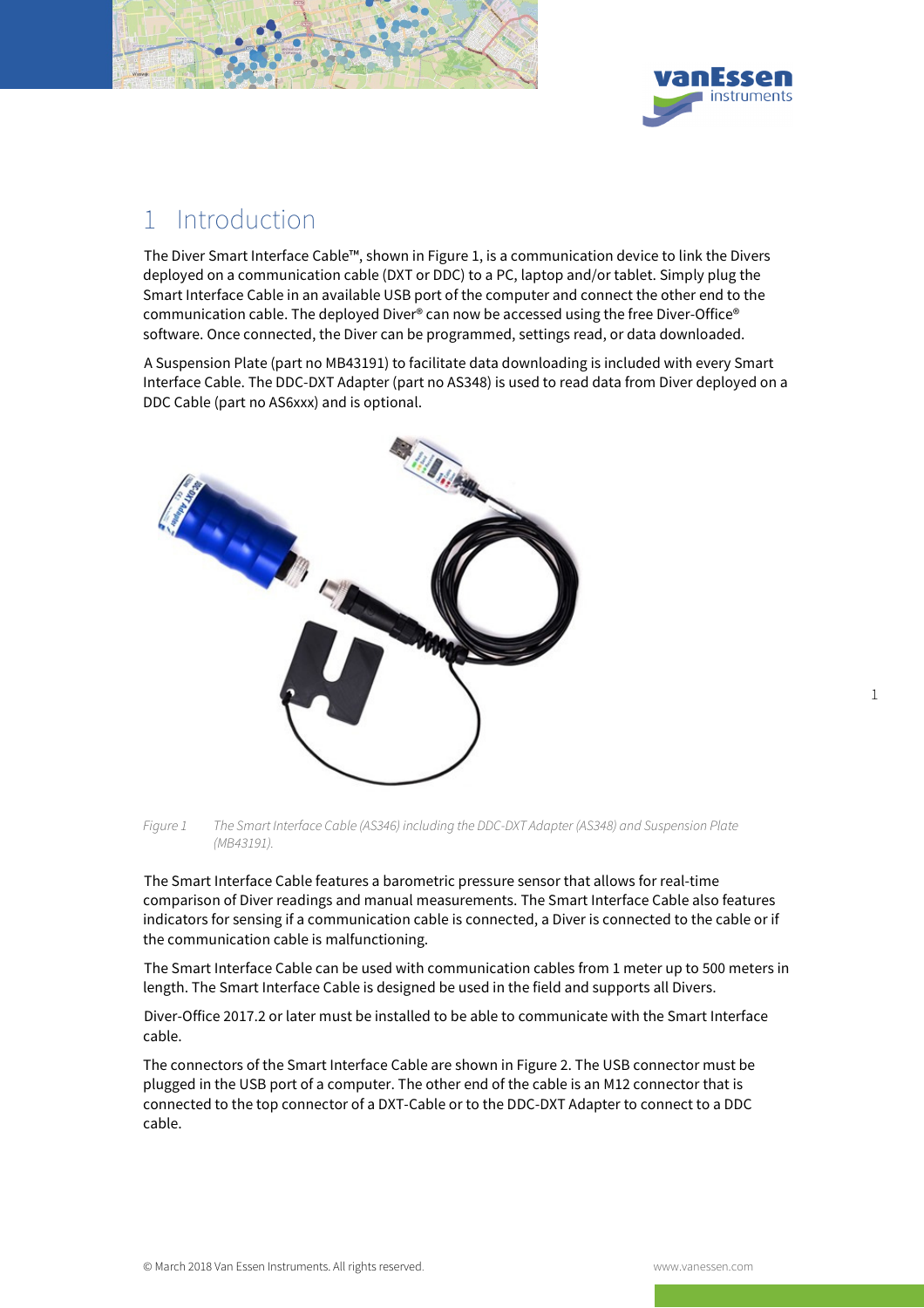





Figure 2 The connectors of the Smart Interface Cable.

### 1.1 Features

The Smart Interface Cable features:

- Real-time atmospheric pressure measurement.
- Informational indicators: ready, sending data, receiving data.
- Warning indicators: Diver not connected/communicating, cable malfunctioning.

This manual outlines all the features and operating principles of the Smart Interface Cable. The next chapter gives an overview of the supported equipment, installation procedures and configuration.

### 1.2 Specifications

The specifications of the Smart Interface Cable are given in appendix A.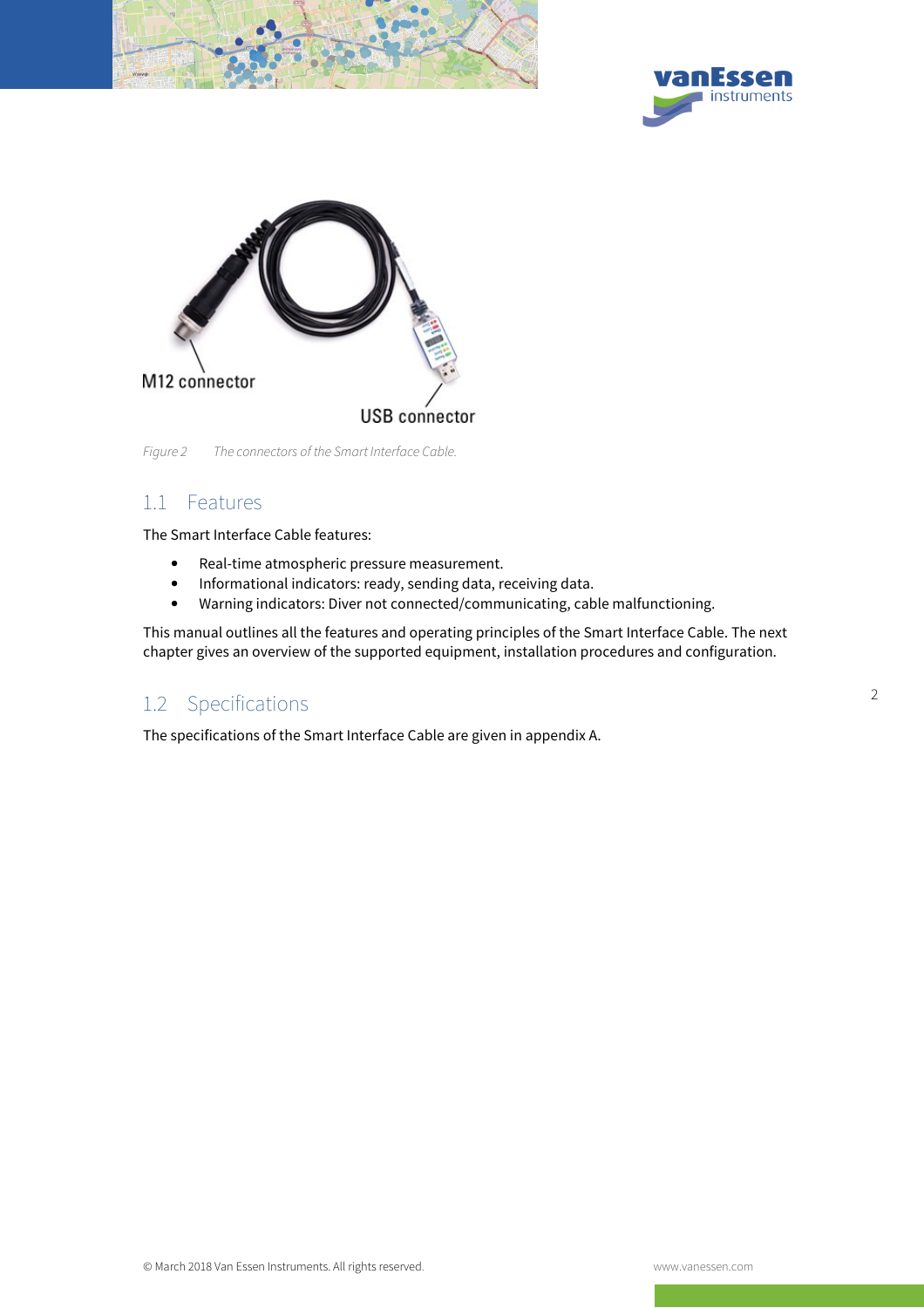



# 1.3 System Overview

The two configurations for the Smart Interface Cable are shown in in Figure 3. On the left, the Smart Interface Cable is connected to a computer and a DXT-Cable (part no AS2xxx). On the right the Smart Interface Cable is connected to a DDC cable(part no AS6xxx) through the DDC-DXT Adapter (part no AS348).



Figure 3 Smart Interface Cable connected to (left) a DXT-cable and (right) a Diver Data Cable through the DDC-DXT Adapter (AS348).

# 2 Getting Started

# 2.1 Supported Equipment

The following Divers can be used in combination with the Smart Interface Cable:

- TD and Baro-Diver (model DI8xx),
- Mini and Baro-Diver (model DI5xx),
- Micro-Diver (model DI6xx),
- Cera-Diver (model DI7xx),
- CTD-Diver (model DI27x), and
- MTD-Diver (model DI24x)

The following cables can be used in combination with the Smart Interface Cable:

- DXT-Cable (AS2xxx)
- DDC cable (AS6xxx); DDC-DXT Adapter required

See appendix B for more details of these products.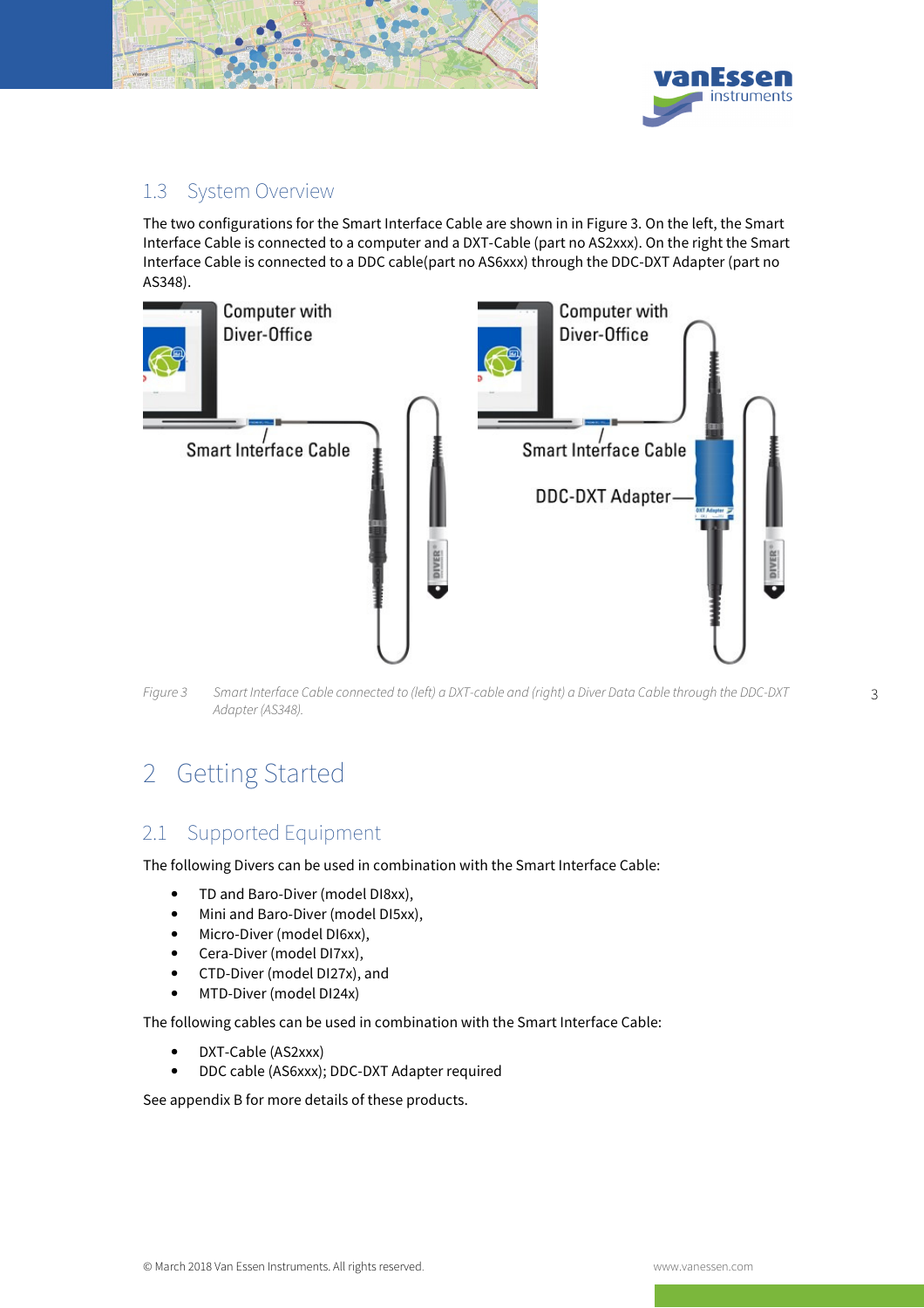



## 2.2 Software

Install Diver-Office 2017.2 or higher before connecting the Smart Interface Cable to a computer. This ensures that the proper drivers are installed.

# 2.3 Connecting the Smart Interface Cable

Plug the USB connector of the Smart Interface Cable in the USB port of the computer. When reading data from a Diver deployed on a DXT-Cable, clip the Suspension Plate (MB43191) on the M12 connector of the Smart Interface Cable, then connect it to the DXT-Cable, see Figure 4. This ensures that the Diver returns to the same position in the well while connected to the Smart Interface Cable.



Figure 4 The Smart Interface Cable, with the Suspension Plate snapped on, connected to a DXT-Cable (left) before read out and (right) in position to read real-time Diver data.

# 2.4 LED Indicators

There are three LED indicators located on the Smart Interface Cable as shown in Figure 5. These indicators monitor the communication with the Diver and provide information for troubleshooting.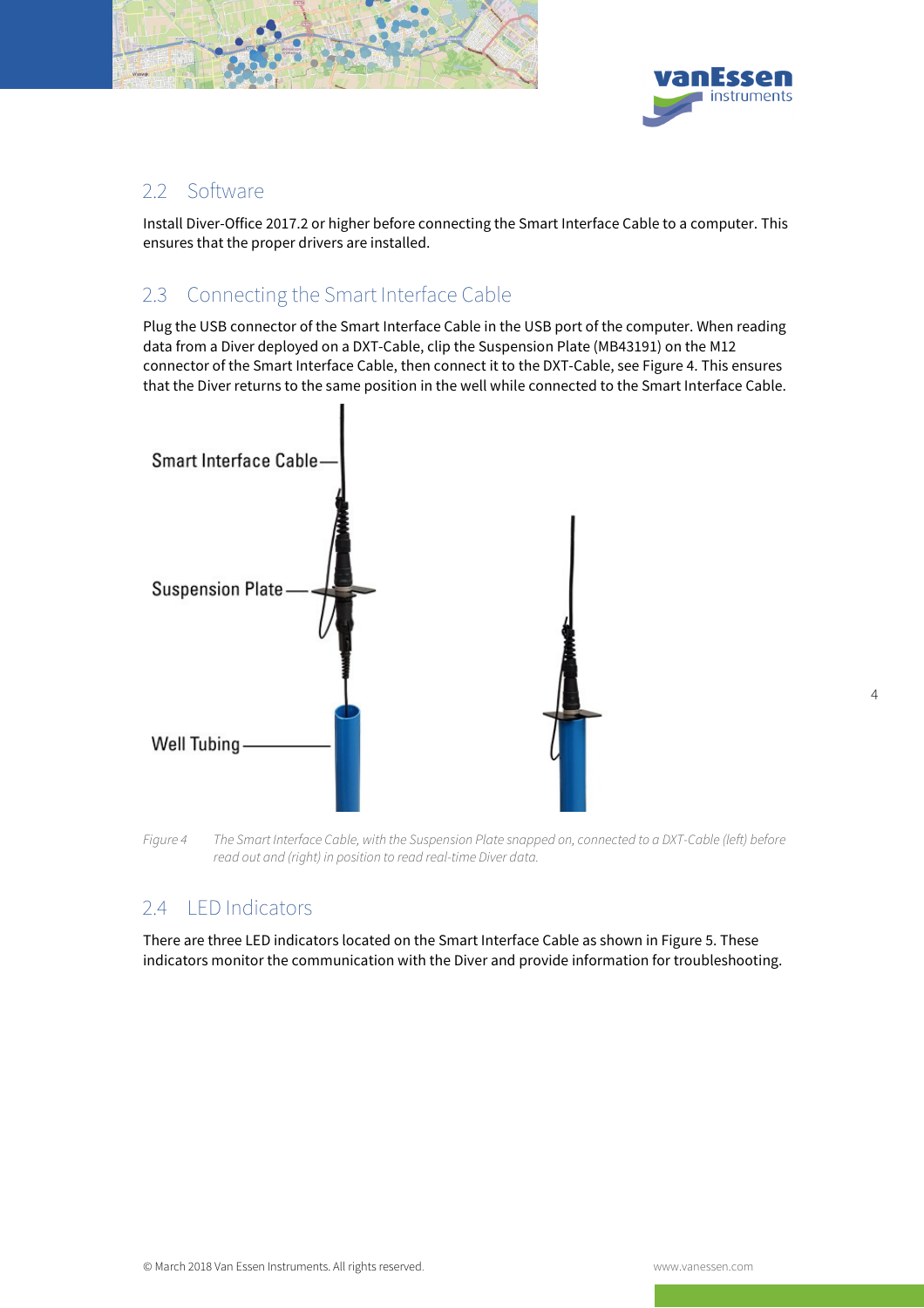





Figure 5 Position of LED indicators of the Smart Interface Cable.

The three LED indicators are:

- Green: OK / receiving data from Diver,
- Yellow: sending data to Diver and
- Red: check indicator.

When the Smart Interface Cable is connected to a communication cable with a Diver connected the green OK indicator will turn on.

As soon as communication is initiated, for example reading settings or data from the Diver, the yellow LED will start blinking, indicating that data is send to the Diver. In return, the Diver will respond by sending data back to the Smart Interface Cable and the green LED starts blinking. When the communication is finished the green LED will remain off for approximately 5 seconds, before being turned on again.

The red LED indicates when an issue arises. There are two modes:

- The red LED is continuously on:
	- o No communication cable is connected.
	- o There is an issue with the communication cable, for example the communication cable is broken.
- The red LED is blinking: The Diver could not be detected.

# 2.5 Reading Atmospheric Pressure

The Smart Interface Cable includes a pressure sensor for measuring the atmospheric pressure. Its value can be read using Diver-Office 2017.2 or higher. Connect the Smart Interface Cable to the computer and a communication cable with a Diver. In the main window of Diver-Office click on the **Diver** button and the settings from the Diver will be read. In the **Actual Data** section, the atmospheric pressure will be listed as shown in Figure 6.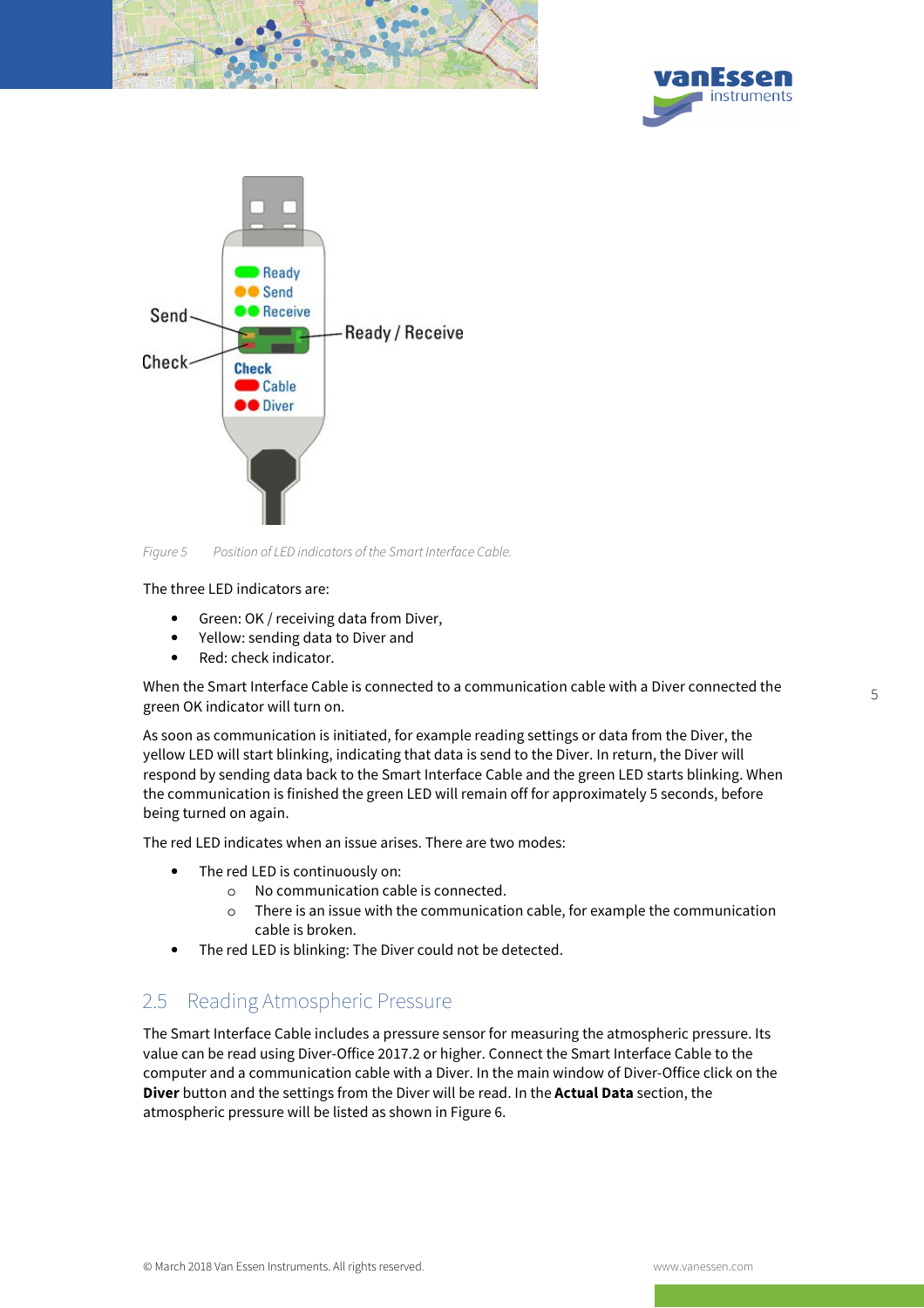



| Diver                                       |                      |                           |                  |                                      | $\Box$ | $\times$ |
|---------------------------------------------|----------------------|---------------------------|------------------|--------------------------------------|--------|----------|
| G<br>ंदे<br>Data<br>Settings                | V<br>÷.<br>Real-Time | 瑹<br>ο<br>Stop<br>Program | ❸<br>Help        |                                      |        |          |
| <b>Diver Properties</b><br>TD-Diver (DI801) | <b>STARTED</b>       |                           |                  | Configure Diver<br>Monitoring Point: |        |          |
| Serial Number:                              | AA314                |                           |                  | dl-w01-02                            |        | v        |
| Firmware Version:<br>V1.22                  |                      |                           | Sample Method:   |                                      |        |          |
| Pressure Range:                             | 10                   | mH2O                      |                  | Fixed - Continuous memory            |        |          |
| Starts at:<br>11/22/2017 9:43:40 AM         |                      |                           | Record Interval: |                                      |        |          |
| Stops at:                                   |                      | 1 Hour                    |                  |                                      |        |          |
|                                             |                      |                           |                  |                                      |        |          |
| Samples Taken:                              |                      | 720 / 72000               |                  |                                      |        |          |
| Battery Left:                               |                      | 90%                       |                  |                                      |        |          |
| Actual Data                                 |                      |                           |                  |                                      |        |          |
| Date & Time                                 | Parameter            | Value                     | Unit             |                                      |        |          |
| 11/22/2017 9:43 AM                          | Pressure             | 1596.900                  | cmH2O            |                                      |        |          |
| 11/22/2017 9:43 AM                          | Atmospheric pressure | 1025.470                  | cmH2O            |                                      |        |          |
| 11/22/2017 9:43 AM                          | Temperature          | 23.130                    | Celsius          |                                      |        |          |
|                                             |                      |                           |                  |                                      |        |          |
|                                             |                      |                           | Refresh          |                                      |        |          |
|                                             |                      |                           |                  |                                      |        |          |
|                                             |                      |                           |                  |                                      |        |          |
|                                             |                      |                           |                  |                                      | Close  |          |

Figure 6 Diver window with the atmospheric pressure reading from the Smart Interface Cable.

Click the **Real-Time** button in the Diver window and the window as shown in Figure 7 will appear. The **Barometric Pressure** value is automatically populated. The (**Calculated**) **Cable Length** value is automatically retrieved from the database if present or can be entered manually. Enter a **Manual Measurement** to calculate the **Difference between Diver and Manual Measurement** or if the cable length is unknown click the **Recalculate** button to determine the **Calculated Cable Length**.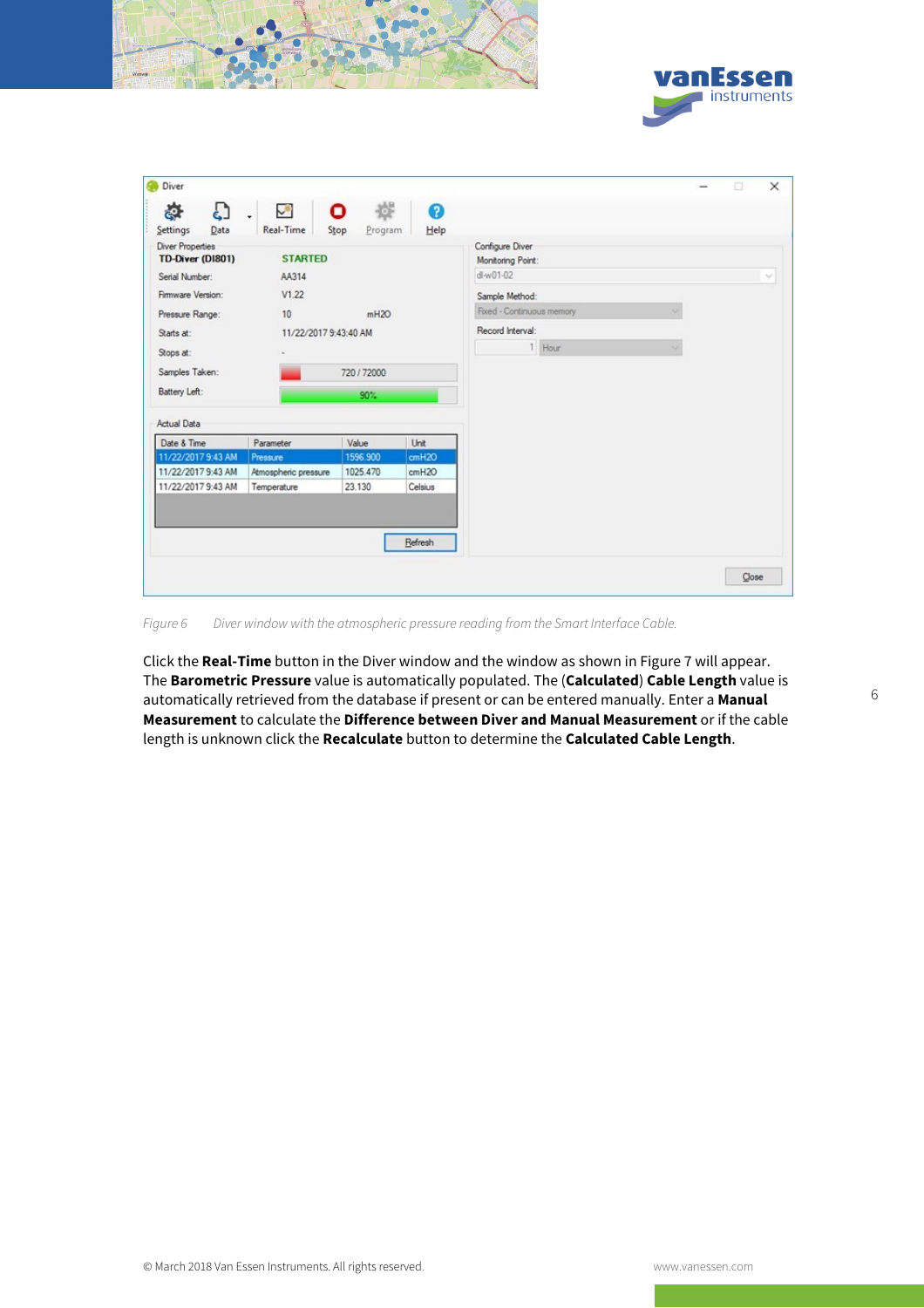



| $x \equiv 2$<br>D<br>Start Excel Help<br>Monitoring Point:<br>$d-w01-02$ |                                          |                                          |
|--------------------------------------------------------------------------|------------------------------------------|------------------------------------------|
| Water Level Type                                                         | Diver                                    |                                          |
| Depth-to-water                                                           | Pressure:                                | Sample Interval:                         |
|                                                                          | 1596.700 cmH2O<br>Refresh                | 5 Second<br>$\checkmark$                 |
| M                                                                        | Measurements                             |                                          |
|                                                                          | Manual Measurement:                      | Barometric Pressure:                     |
|                                                                          | 425 cm<br>$M =$<br>Save                  | 1025.470 cmH2O<br>$\checkmark$           |
|                                                                          |                                          | <b>D</b> Data from Smart Interface Cable |
|                                                                          | Cable Length                             |                                          |
|                                                                          | <b>O</b> User Defined                    | C Calculated                             |
| Ω                                                                        | 1000 cm<br>$L =$                         | $L =$<br>Recalculate<br>cm               |
|                                                                          |                                          |                                          |
|                                                                          | Verfication                              |                                          |
| u                                                                        | Difference Diver and Manual Measurement: |                                          |
|                                                                          | $D = 3.770$ cm                           |                                          |
|                                                                          |                                          |                                          |
|                                                                          |                                          |                                          |
|                                                                          |                                          |                                          |
|                                                                          |                                          |                                          |
|                                                                          |                                          | < Settings<br>Data ><br>Qose             |

Figure 7 Real-Time Data window with the atmospheric pressure reading from the Smart Interface Cable.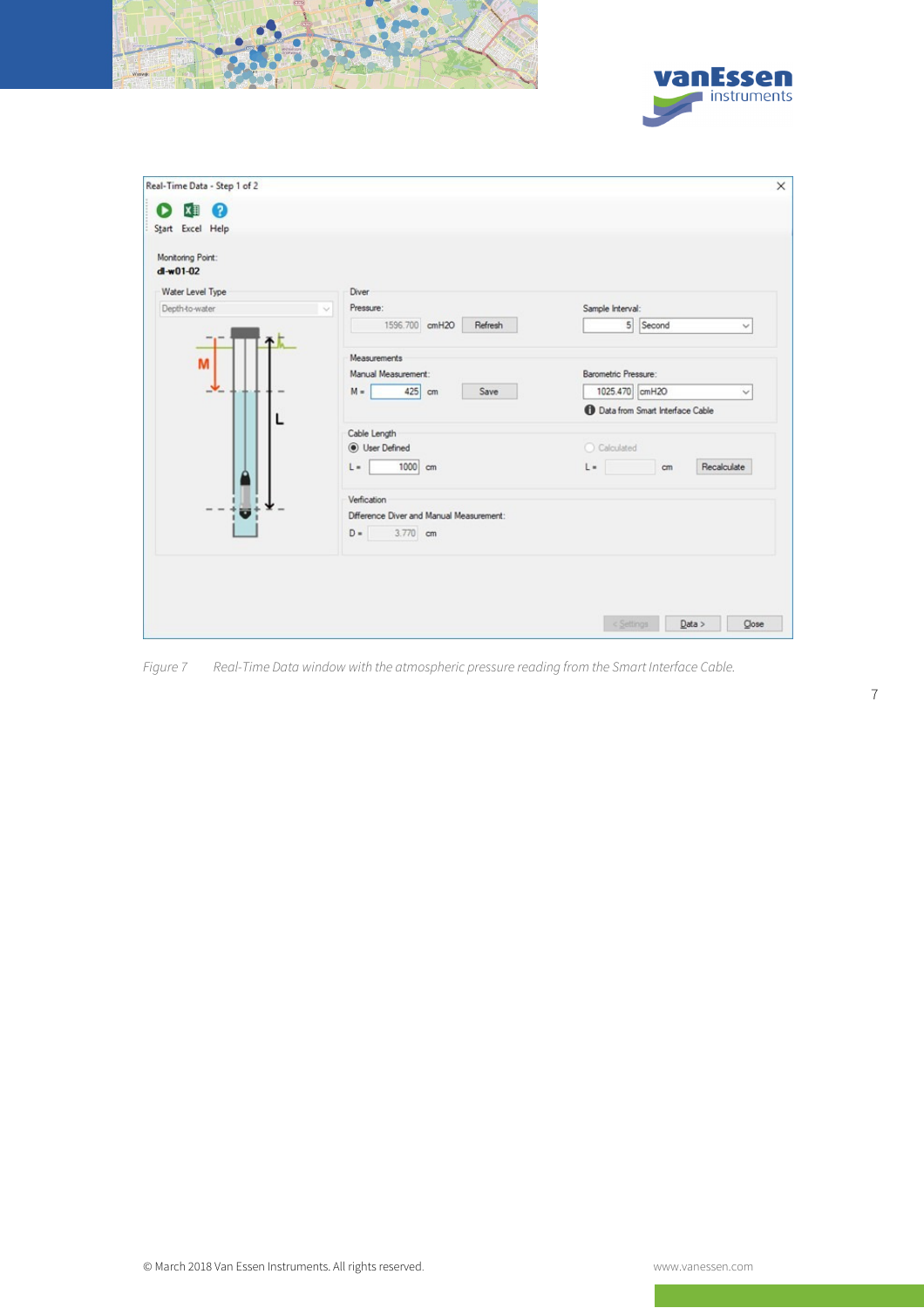



# 3 Appendix A – Specifications

#### 3.1.1 General

| Power supply      | USB                              |
|-------------------|----------------------------------|
| Length USB cable  | $\sim$ 1.80 m                    |
| Temperature range | $-20\degree$ C to 60 $\degree$ C |

### 3.1.2 Connections

| Computer                       | <b>USB</b>                                                                                                                 |
|--------------------------------|----------------------------------------------------------------------------------------------------------------------------|
| DXT-Cable (AS2xxx)             | M12 connector                                                                                                              |
| DDC Cable (AS6xxx)             | through DDC-DXT Adapter (AS348)                                                                                            |
| Supported DXT/DDC cable length | 1 to 500 m                                                                                                                 |
| Compatible Diver models        | TD-Diver (DI8xx), Micro-Diver (DI6xx), Cera-Diver<br>(DI7xx), CTD-Diver (DI27x), MTD-Diver (DI24x), Mini-<br>Diver (DI5xx) |

#### 3.1.3 Software

Diver-Office 2017.2 or later must be installed to be able to communicate with the Smart Interface cable.

## 3.1.4 Barometric Pressure Sensor

| Range                                 | 400 to 1100 cmH <sub>2</sub> O |
|---------------------------------------|--------------------------------|
| Accuracy <sup>+</sup>                 | $\pm 2.0$ cmH <sub>2</sub> O   |
| <b>Resolution</b>                     | $0.06$ cmH <sub>2</sub> O      |
| * over temperature range -20 to 60 °C |                                |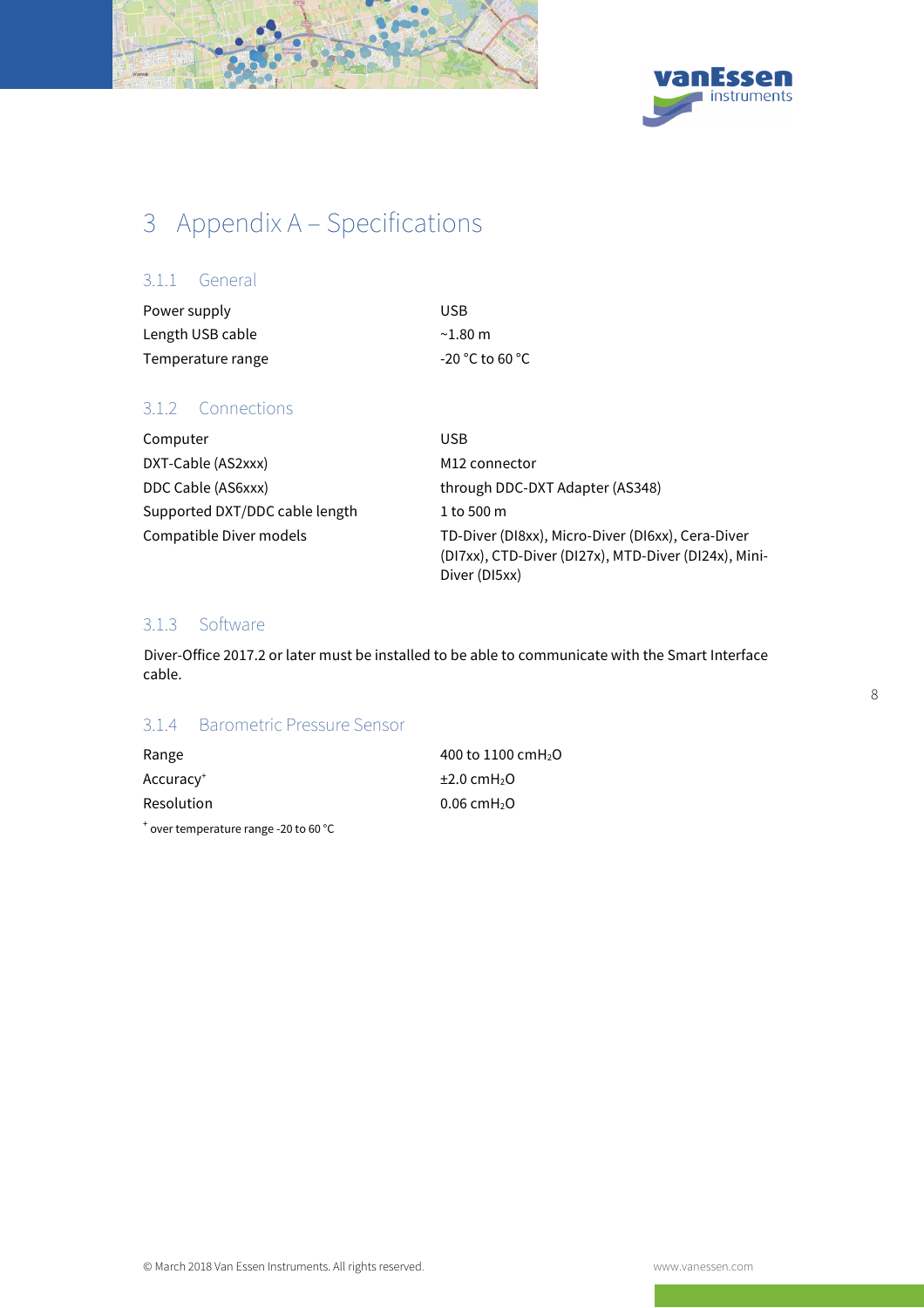



# 4 Appendix B – Diver Equipment

# 4.1 Diver-Office software

Program Diver dataloggers and download measurements onto your PC. Export the data to a spreadsheet or modeling program. Diver-Office is a flexible "projectbased" measurement software package designed for exchanging Diver data. Diver-Office is easy-to-use and has an intuitive user interface.

- Barometric compensation
- Units: Metric and U.S.
- 7 languages: Dutch, English, French, German, Polish, Portuguese and Spanish

# 4.2 USB Reading Unit

The Diver USB Reader can be used for programming or reading the Diver. Connect the USB Reader to the USB port of your PC or Laptop. Simply insert the Diver into the base of the USB Reading Unit and you are ready to communicate with your Diver.

The USB Reading Unit can be used in the field or the office.

# 4.3 Communication Cable

Deploying a Diver on a Diver communication cable saves time on downloading and provides real time data from a Diver. Connect your laptop equipped with Diver-Office to the communication cable using the Smart Interface Cable to program and read data from the Diver.

Available in lengths from 1 meter to 500 meter.



Free download from www.vanessen.com



Part no: AS330



Part no: AS2xxx xxx = length in meter, e.g 10 meter cable is AS2010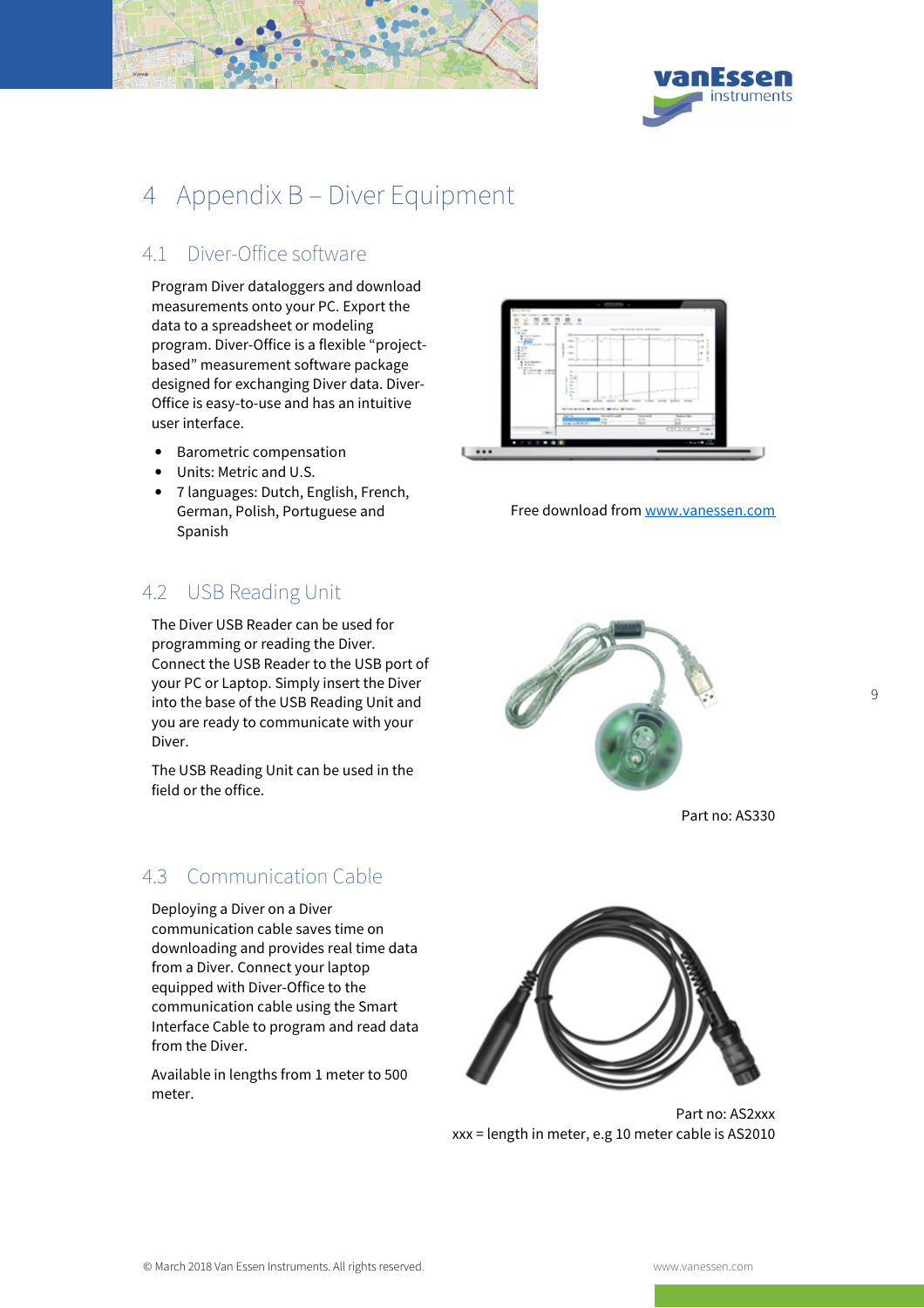



### 4.4 TD-Diver

This Diver is manufactured using a stainless steel (316 L) casing with a 22 mm diameter. The TD-Diver can store a maximum of 72,000 measurements (date/time, pressure and temperature) in its working memory and 72,000 measurements in its backup memory.

The TD-Diver samples pressure and temperature at fixed length intervals and stores these values in fixed length or continuous memory.

The TD-Diver is available in the following pressure ranges: 10 m, 20 m, 50 m and 100 m.



Part no: DI8xx

# 4.5 Baro-Diver

The Baro-Diver is manufactured using a stainless steel (316 L) casing with a 22 mm diameter. The Baro-Diver can store a maximum of 72,000 measurements (date/time, pressure and temperature) in its working memory and 72,000 measurements in its backup memory.

The Baro-Diver measures atmospheric pressure and is used to compensate for the variations in atmospheric pressure measured by the other Divers. The Baro-Diver can also be used for measuring shallow water levels up to 1 meter.

The Baro-Diver samples pressure and temperature at fixed length intervals and stores these values in fixed length or continuous memory. Part no: DI800

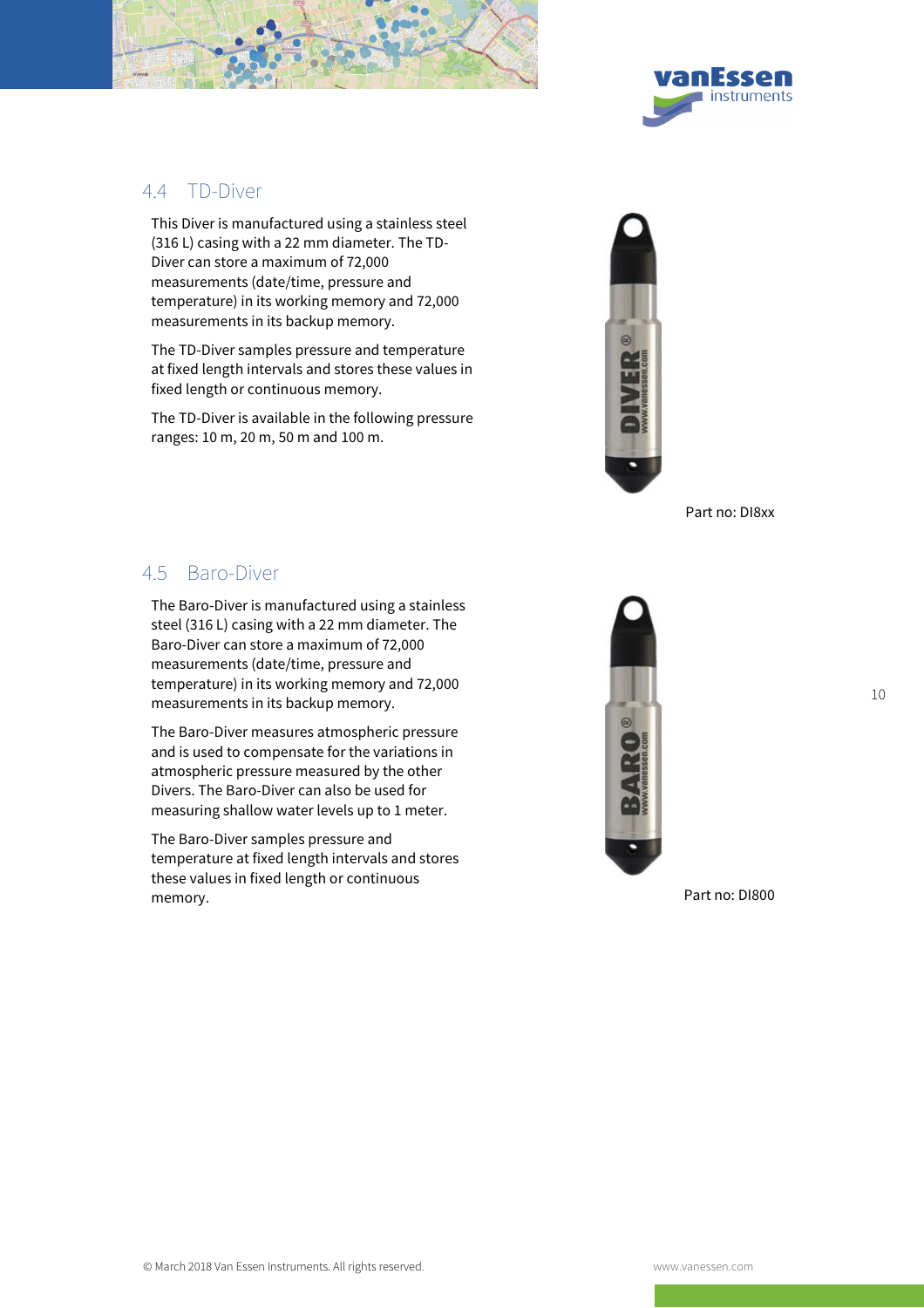



### 4.6 Cera-Diver

The ceramic-shelled Cera-Diver is specifically designed for monitoring water levels under potentially corrosive conditions, such as brackish water and seawater.

The Cera-Diver has a 22 mm diameter ceramic (zirconium-oxide) casing and can store 48,000 measurements (date/time, pressure and temperature).

The Cera-Diver has the following sample methods: fixed length intervals, event dependent, averaging and pumping test.

The Cera-Diver is available in the following pressure ranges: 10 m, 20 m, 50 m and 100 m.

# 4.7 Micro-Diver

The Micro-Diver is the smallest Diver measuring only 18 mm in diameter. It is specifically designed for monitoring wells or drive-points too small to accommodate larger dataloggers. This Diver is suitable for pipes with a diameter of at least 20 mm.

The Micro-Diver has a stainless steel (316 L) casing and can store 48,000 measurements (date/time, pressure and temperature).

The Micro-Diver has the following sample methods: fixed length intervals, event dependent, averaging and pumping test.

The Micro-Diver is available in the following pressure ranges: 10 m, 20 m, 50 m and 100 m.



Part no: DI7xx



Part no: DI6xx